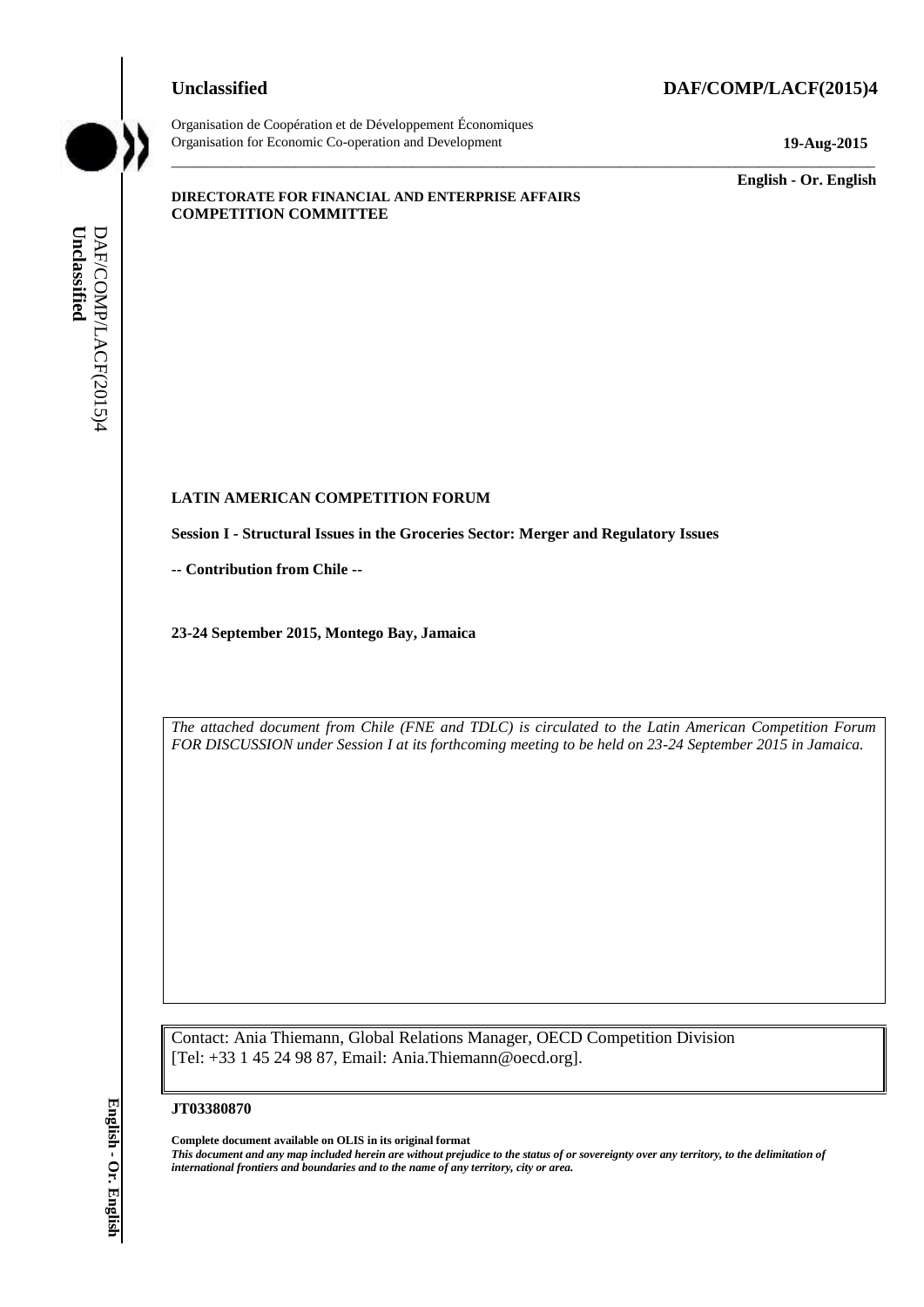## LATIN AMERICAN COMPETITION FORUM







**23-24 September 2015 • Montego Bay • Jamaica**

**Session I - Structural Issues in the Groceries Sector: Merger and Regulatory Issues**

**\*\*\***

### **MERGERS IN THE CHILEAN SUPERMARKET SECTOR**

### **-- CONTRIBUTION FROM CHILE (FNE AND TDLC)--**

#### **1. Introduction**

1. Up until 2006, the Chilean supermarket market comprised of two large chains, D&S (now Walmart Chile) and Cencosud, which had both attained a share of 34% and 29% respectively. Unimarc followed behind them with just 3% of domestic sales. In 2007, this situation changed radically with the acquisition of the Unimarc chain (which, in 2006, boasted 3% of domestic sales in the sector) by the SMU<sup>1</sup> Group. From then until 2011, the Group undertook a series of acquisitions of regional chains, which gave rise to further consolidation in the sector and a narrowing of the gap between Unimarc, which by 2011 was achieving 26% of domestic sales, and the two major players. The growing importance of the sector, as well as the relationship between the leading chains and their suppliers, have resulted in numerous investigations by the Fiscalía Nacional Económica (FNE), the Chilean competition agency, and judgements by the Tribunal de Defensa de la Libre Competencia (TDLC), the Chilean competition regulator. The following pertinent cases represent the most important milestones in investigations of this type within the sector.

#### **2. Relationship between supermarkets and suppliers**

2. In early 2002, the Chilean Supplier Industries Trade Association (AGIP) brought two separate consultations before the Central Preventive Commission, the predecessor to the TDLC: the first was against D&S and the second targeted the nation's principal supermarkets, with both focusing on the relationship between said supermarkets and their suppliers. Both cases were settled jointly by the newly established TDLC in 2004<sup>2</sup>. This body condemned the supermarkets' behaviour and attempted in the first instance to establish a merger monitoring mechanism within the sector, ordering that any proposed mergers

<sup>|&</sup>lt;br>|<br>| SMU came into being during that year via the purchase of the Unimarc, Deca and Bryc supermarket chains by part of CorpGroup.

<sup>2</sup> Judgement No. 9-2004[: http://www.tdlc.cl/DocumentosMultiples/Sentencia\\_09\\_2004.pdf.](http://www.tdlc.cl/DocumentosMultiples/Sentencia_09_2004.pdf)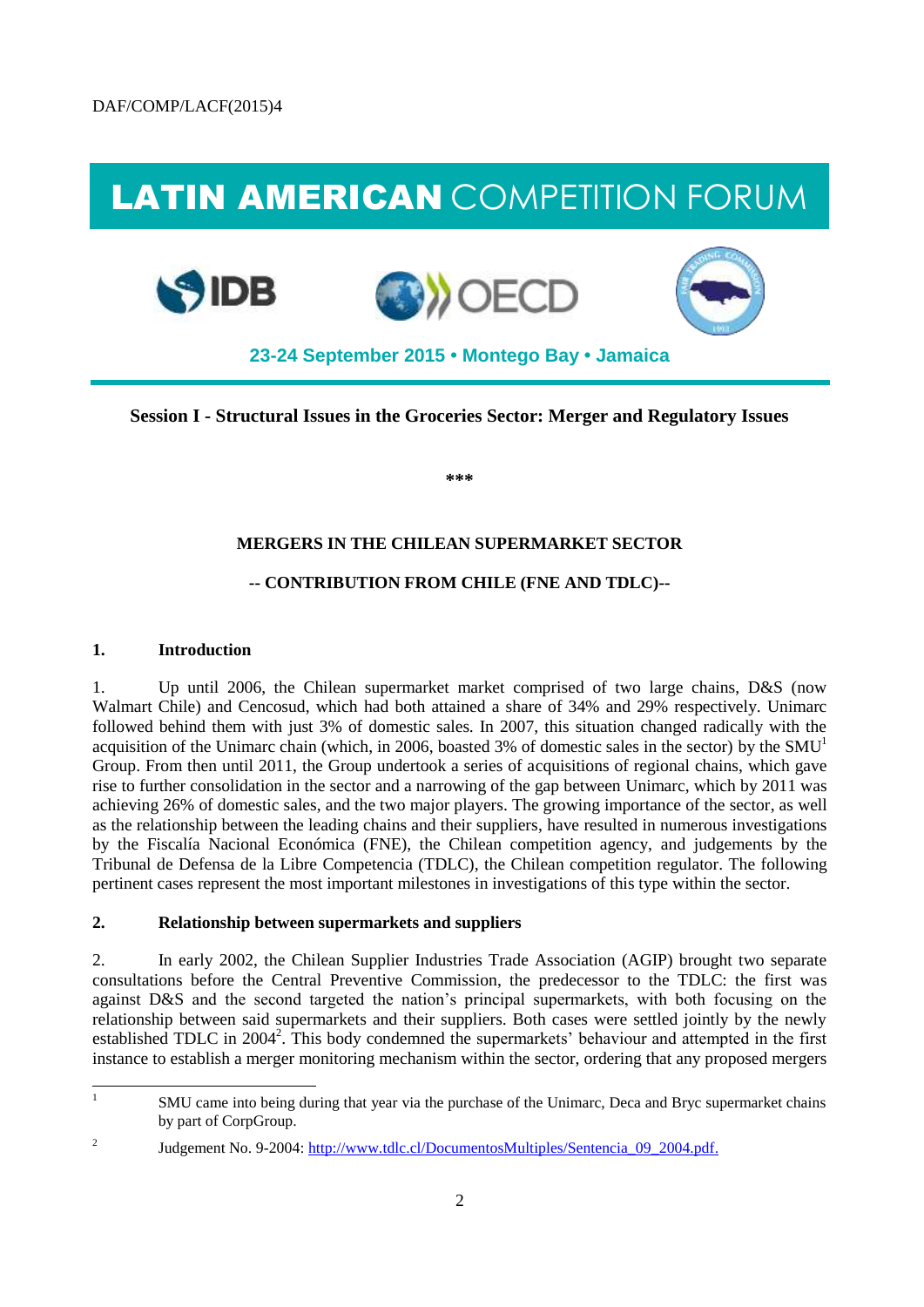in the market be henceforth evaluated via a consultation with the TDLC beforehand. The TDLC's decision was subsequently challenged by the leading supermarkets in Chile's Supreme Court, which upheld the appeal, rendering null and void Article 3 of the Resolution concerning the consultation process for proposed mergers<sup>3</sup>. It should be noted that in its judgement the TDLC provided – for the first time – an important definition of this market, one that is still used today<sup>4</sup>.

3. In 2006, the FNE filed a complaint against the D&S and Cencosud supermarket chains at the TDLC, alleging anti-competitive practices via aggressive growth strategies, which materialised through the acquisition of smaller competitors and land well-suited for supermarket construction. This increase in market power, according to the FNE, was reflected in the relationship between the chains and their providers, which was characterised by the imposition of subjective, discriminatory, and unexpected terms and conditions. Shortly after the filing of the complaint, D&S decided to negotiate with the FNE, which resulted in a TDLC-approved settlement<sup>5</sup>. In the settlement, D&S committed to drawing up General Terms and Conditions of Supply and adopting a series of measures related to supplier charges and fees. In addition, D&S was ordered to inform the FNE of any proposed high-profile mergers in the future. As for Cencosud, the TDLC partially upheld the complaint and ordered the company to engage in a consultation process for any planned mergers<sup>6</sup>. The FNE appealed the TDLC's ruling in the Supreme Court and eventually reached a settlement with Cencosud<sup>7</sup>. This agreement regulated Cencosud's relationship with its suppliers and maintained the obligation established by the TDLC in its Judgement No. 65-2008 related to consultations prior to each attempted merger.

### *2.1 D&S/Alvi:*

4. In 2010, D&S informed the FNE, as part of its TDLC-approved settlement, of its intention to acquire all of the property belonging to wholesaler Alvi. According to the two parties, the transaction would have no effect on competition, given that D&S operated in the retailing sector through various types of supermarket and Alvi was focused on wholesaling. The FNE launched an investigation that concluded with a hearing before the TDLC in September of that same year<sup>8</sup>.

5. The FNE's review centred on two different areas: first, the justification for the existence of an overlap between the business activities of both companies, and second, a quantification of the likely effects of the transaction.

 3 Supreme Court Judgement: [http://www.tdlc.cl/DocumentosMultiples/Sentencia\\_09\\_Corte\\_Suprema.pdf](http://www.tdlc.cl/DocumentosMultiples/Sentencia_09_Corte_Suprema.pdf) <sup>4</sup> According to the definition set by the TDLC, the market is defined as "*the provision, by wholesale suppliers and distributors, of food products and everyday non-food consumer items, to supermarkets, for retail distribution to end consumers."* 5 Settlement between the FNE and D&S: <http://www.tdlc.cl/DocumentosMultiples/Avenimiento%20FNE%20y%20DYS.pdf> 6 Judgement No. 65/2008: [http://www.tdlc.cl/DocumentosMultiples/Sentencia\\_65\\_2008.pdf](http://www.tdlc.cl/DocumentosMultiples/Sentencia_65_2008.pdf) 7 Settlement between the FNE and Cencosud: [http://www.tdlc.cl/DocumentosMultiples/Avenimiento\\_Corte%20Suprema.pdf](http://www.tdlc.cl/DocumentosMultiples/Avenimiento_Corte%20Suprema.pdf) 8 Judgement No. 383-10: [http://www.tdlc.cl/DocumentosMultiples/28%2009%202010%20%20%20Consulta%20de%20%20FNE%](http://www.tdlc.cl/DocumentosMultiples/28%2009%202010%20%20%20Consulta%20de%20%20FNE%20sobre%20toma%20de%20control%20de%20Alvi%20Supermercados%20Mayoristas%20S.A.%20por%20Distribuci%C3%B3n%20y%20Servicio%20D&S%20S.A..pdf) [20sobre%20toma%20de%20control%20de%20Alvi%20Supermercados%20Mayoristas%20S.A.%20por%](http://www.tdlc.cl/DocumentosMultiples/28%2009%202010%20%20%20Consulta%20de%20%20FNE%20sobre%20toma%20de%20control%20de%20Alvi%20Supermercados%20Mayoristas%20S.A.%20por%20Distribuci%C3%B3n%20y%20Servicio%20D&S%20S.A..pdf) [20Distribuci%C3%B3n%20y%20Servicio%20D&S%20S.A..pdf](http://www.tdlc.cl/DocumentosMultiples/28%2009%202010%20%20%20Consulta%20de%20%20FNE%20sobre%20toma%20de%20control%20de%20Alvi%20Supermercados%20Mayoristas%20S.A.%20por%20Distribuci%C3%B3n%20y%20Servicio%20D&S%20S.A..pdf)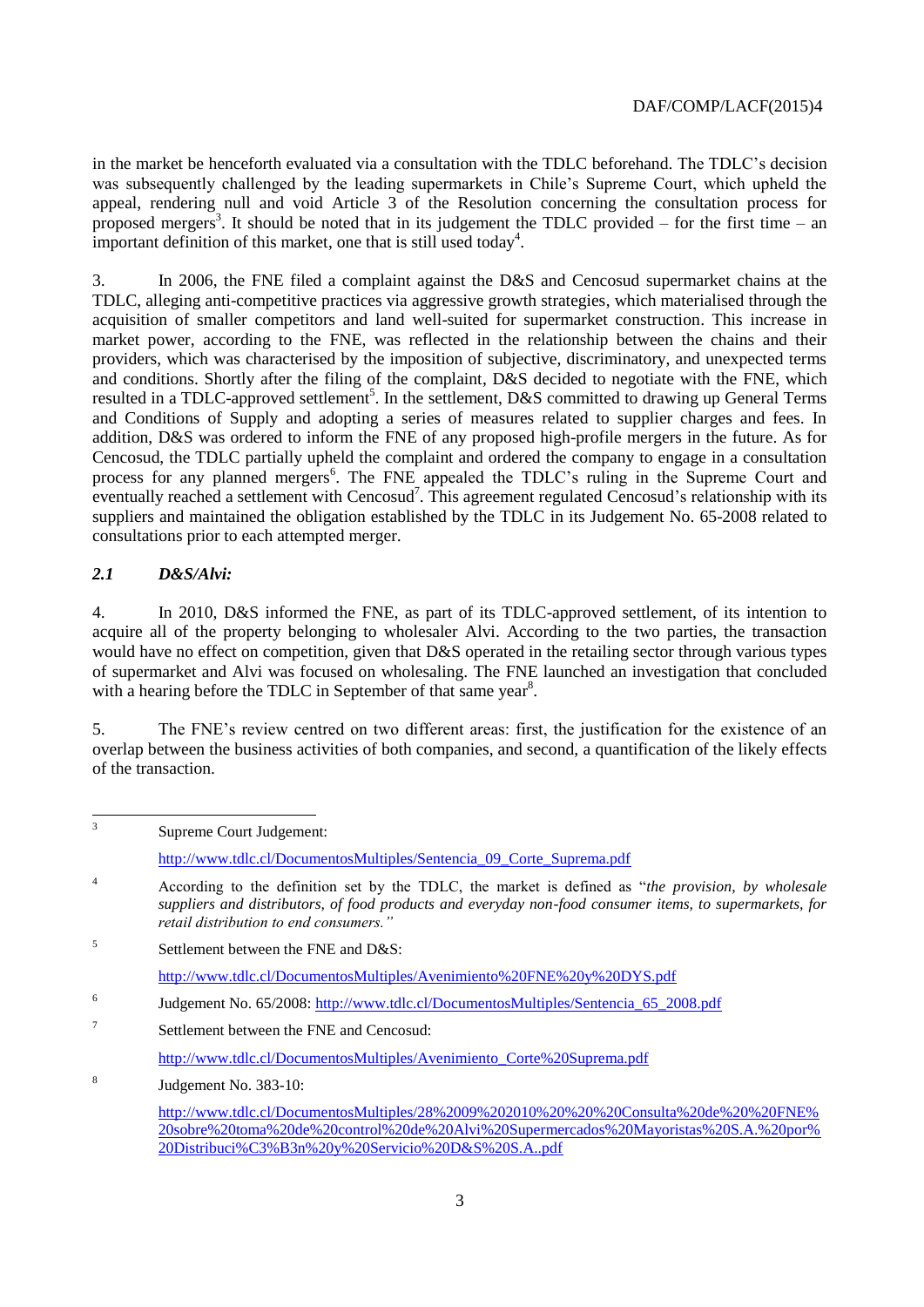#### DAF/COMP/LACF(2015)4

6. During the consultation, the FNE pointed out that there was an overlap between Alvi's selfservice wholesalers and D&S' retail supermarkets, using three key arguments to justify this supposition:

- 1. The high number of end consumers making up Alvi's total sales the FNE reached this conclusion with the help of a market research study carried out by TNS Chile, which revealed that end consumers represented some 48% of the total sales of Alvi's self-service wholesaler outlets. According to the study, a large majority (82%) of Alvi's retail sales stemmed from consumers with the lowest socio-economic status (C3-D), a feature shared by D&S' discount stores, Ekono and Bodega aCuenta.
- 2. Moreover, the FNE confirmed certain similarities between a typical basket of food and non-food products sold by Alvi and by the retail chains, and emphasised that Alvi had announced changes to its sales strategy, which entailed reducing the minimum units required to benefit from a discount, including product lines with a strong consumer focus (such as bakery goods and grocery items) and relaxing the requirements necessary for joining loyalty schemes.
- 3. Finally, the FNE noted that the premises, especially those used by the Alvi supermarkets and D&S' discount stores (Ekono and Bodega aCuenta), also shared similar features, such as the size of the shop floors, and the number of checkout counters and parking spaces.

7. For all of the above reasons, the FNE determined that there was indeed a convergence between how Alvi and certain supermarkets carried out their business, concluding that the transaction could result in a decrease in the intense competition prevalent in the market.

8. As regards risk, the FNE's analysis focused mainly on unilateral downstream risk. This type of risk was quantified using two distinct reduced-form econometric models, with cross-sectional monthly data relating to the various D&S outlets in Santiago<sup>9</sup>. Both models used the price index per D&S outlet for a basket of goods pertaining to 48 different categories as a dependent variable<sup>10</sup>. In the first model, the independent variables consisted of the following: the presence of an Alvi supermarket within a five-, 10 and 15-minute drive, the number of other competitors within those radiuses, and the category of supermarket (Superstores, Express or Basic). In the second model, the number of competitors was replaced by the concentration ratio.

9. To estimate Alvi's areas of influence and to determine the overlap between their outlets and those belonging to D&S, the FNE engaged the services of Mapcity, which estimated isochrones of five, 10 and 15 minutes and pinpointed competitors and their corresponding number of outlets that were located within the isochrone of each Alvi outlet. When calculating the isochrones, they took into consideration variables such as, among others, speed limits per type of street (lane, motorway, avenue, etc.), traffic congestion, zoning restrictions, and traffic lights.

-<br>9 For more information, see the FNE's economic report by Francisco Caravia R. and Francisco Rojas V., "Merger of D&S and Alvi: Impact of the transaction on D&S prices":

<http://www.tdlc.cl/DocumentosMultiples/Informe%20Econ%C3%B3mico%20FNE%20Alvi%20DS.pdf>

<sup>&</sup>lt;sup>10</sup> The price per category was calculated as the average price per SKU pertaining to that category, weighted by the relative weight of the SKU in sales at each outlet. In turn, to analyse the weight of each category in the basket, three different weightings were used: i) CPI basket consumption patterns, published by the National Statistics Institute, ii) the weight of each category in D&S' total sales, and iii) the weight of each category in supermarkets aimed at consumers with a low socio-economic status.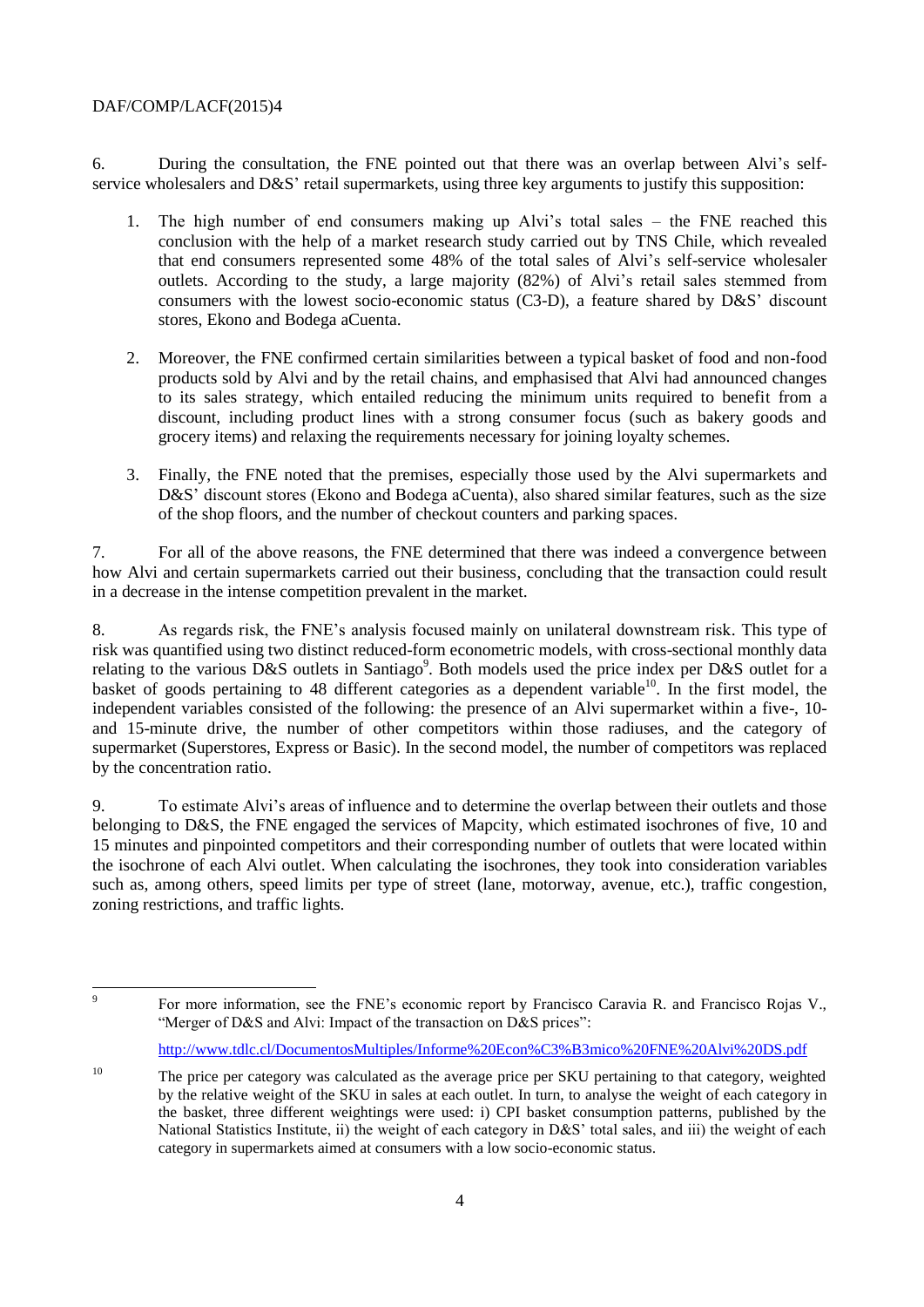10. The results of this exercise indicated that Alvi's presence tended to exert competitive pressure on D&S' prices, particularly in low-income areas, and that the concentration ratios might explain the different price-setting strategies among outlets belonging to the same chain. In March 2011, the FNE brought its consultation to an end following both parties' decision to abandon the transaction.

### *2.2 D&S/Falabella merger:*

11. Quite possibly the most high-profile case related to supermarket mergers to appear before the TDLC corresponds to Resolution  $24/2008^{11}$ , which settled the question surrounding the merger of S.A.C.I. Falabella (hereinafter referred to as "Falabella") and D&S. Although this case was resolved eight years ago, it is well worth mentioning, as the analysis involved extended beyond the boundaries of the supermarket sector.

12. In this case, at the time of the consultation, Falabella enjoyed a presence in the following sectors: supermarkets (through Tottus, which had a low market share), department stores (Falabella), DIY stores (Sodimac), credit (the non-banking CMR credit card), shopping malls and power centres (Mall Plaza and Sociedad de Rentas Falabella), and banks (Banco Falabella). D&S, meanwhile, was involved in supermarkets (through their Líder, Ekono and Bodega aCuenta brands), credit (the non-banking Presto credit card), and shopping malls and power centres (via the Saitec subsidiary).

13. The TDLC took into consideration general changes observed in the retail sector in recent years, during which time companies have "*developed a business model that has become known as integrated retail, through which they blend businesses such as supermarkets, department stores, DIY stores, credit card services, banking, complementary real estate project development, and various additional services like general insurance, travel agencies and moving services, among others*." In other words, the integrated retail model is "*one which covers a substantial part of regular consumer needs in large retail stores and its corresponding financing."* Therefore, it was considered inappropriate to (i) analyse this merger as a straightforward concentration of supermarkets and (ii) restrict the analysis to each one of the businesses involved in the merger.

14. To analyse the merger in question, the TDLC looked at it from the perspective of the integrated retail concept, considering the complementarities and synergies between all markets in which the companies in question operated. In addition, and as a complement to the aforementioned analysis, each of the businesses mentioned was evaluated individually.

15. As regards the supermarket sector, the TDLC looked at the situation to date from the point of view of barriers to entry, concluding that the established companies' cost advantages hindered the arrival of new supermarket chains, given the level of concentration prior to the proposed merger, and of supplier relationships, concluding that, if the merger were to be approved, the risk of an abuse of purchasing power would increase, especially in terms of small and medium sized suppliers.

16. The TDLC concluded that, given the diminutive nature of the Chilean economy and the importance of existing barriers to entry into areas of business that make up integrated retail, it was very unlikely, in the event of a new operator joining the market and competing with the duopoly that would have emerged from the merger, that the appearance of said newcomer would have been sufficient to apply competitive pressure within a reasonable period.

 $11$ 

Resolution No. 24/2008: http://www.tdlc.cl/DocumentosMultiples/Resolucion 24 2008.pdf.